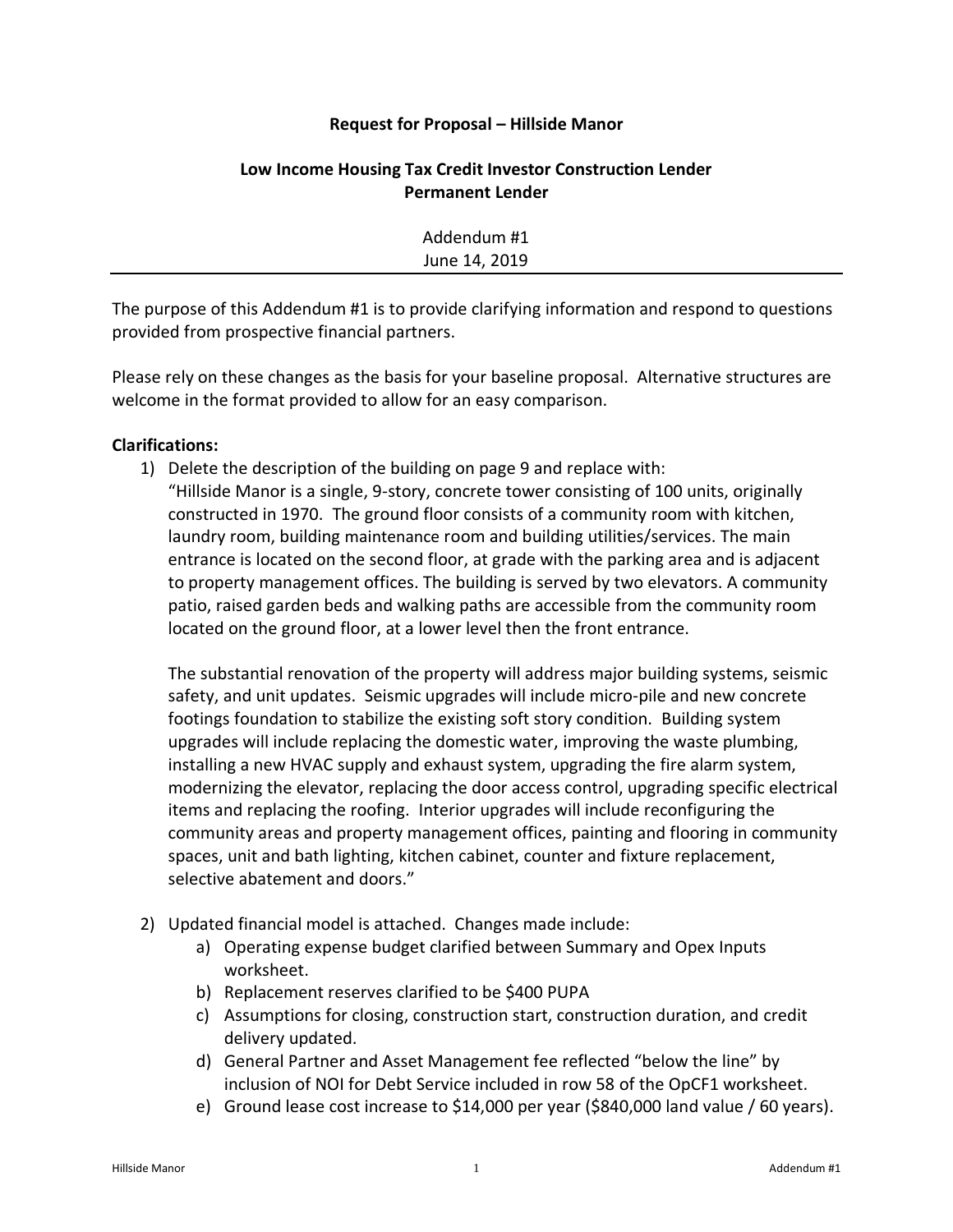- f) Increase in NOI used to support additional debt. New permanent loan amount is \$4,875,000. Increase in capital used to increase construction budget.
- g) HACC General Partner Loan increased by \$147,421. Sourced with available Replacement Housing Factor money available to HACC.

## **Additional Information**

- 3) RAD Capital Needs Assessment completed by D3G on April 13, 2018.
- 4) HACC FY 2016 audited financial statements
- 5) HACC FY 2017 audited financial statements
- 6) HACC FY 2018 audited financial statements

## **Questions and Answers:**

- 7) What is the breakdown of land and building cost?
	- a) A Broker Opinion of Value provided to HACC set the building value at \$10,860,000 and the land value at \$840,000. This model assumes the land is sold to the partnership and the land is leased at first year annual payment of \$14,000 increased at 3% for the term of the lease. HACC anticipates an update to the sales value once an appraisal is received from the lender and/or investor selected.
- 8) What is the plan for relocation?
	- a) The current relocation plan assumes the building will be renovated in approximately 7 phases of 14 stacked units each. Each phase is approximately 7 weeks in duration. Units are being held vacant as they become available to allow for onsite relocation of residents. The proforma relocation budget assumed all residents would have to move off-site to an extended stay hotel.
- 9) Does the building currently have a designated population served?
	- a) Hillside Manor does not have a formal HUD designation for either Elderly or Disabled. The property is available for the general population.
- 10) What is the first year credit delivery and relationship to schedule?
	- a) For the purposes of this modeling, please assume the following:

| Closing                     | May 2020              |
|-----------------------------|-----------------------|
| <b>Construction Start:</b>  | May 2020              |
| Construction completion     | June 2021 (14 months) |
| 100% Leased                 | <b>July 2021</b>      |
| <b>Stabilized Occupancy</b> | December 2021         |
| First year credit           | 2021                  |

11) What is the resident services program on site?

Recognizing that the right level of services will inevitably vary from one household to the next, and that families' needs will evolve during their time at Hillside Manor, HACC is planning to provide Resident Services and Service Coordination that can be tailored to meet the diverse needs outlined above. Anticipated services at Hillside Manor will fall under five broad categories: **Early Intervention to Support Needs of Vulnerable**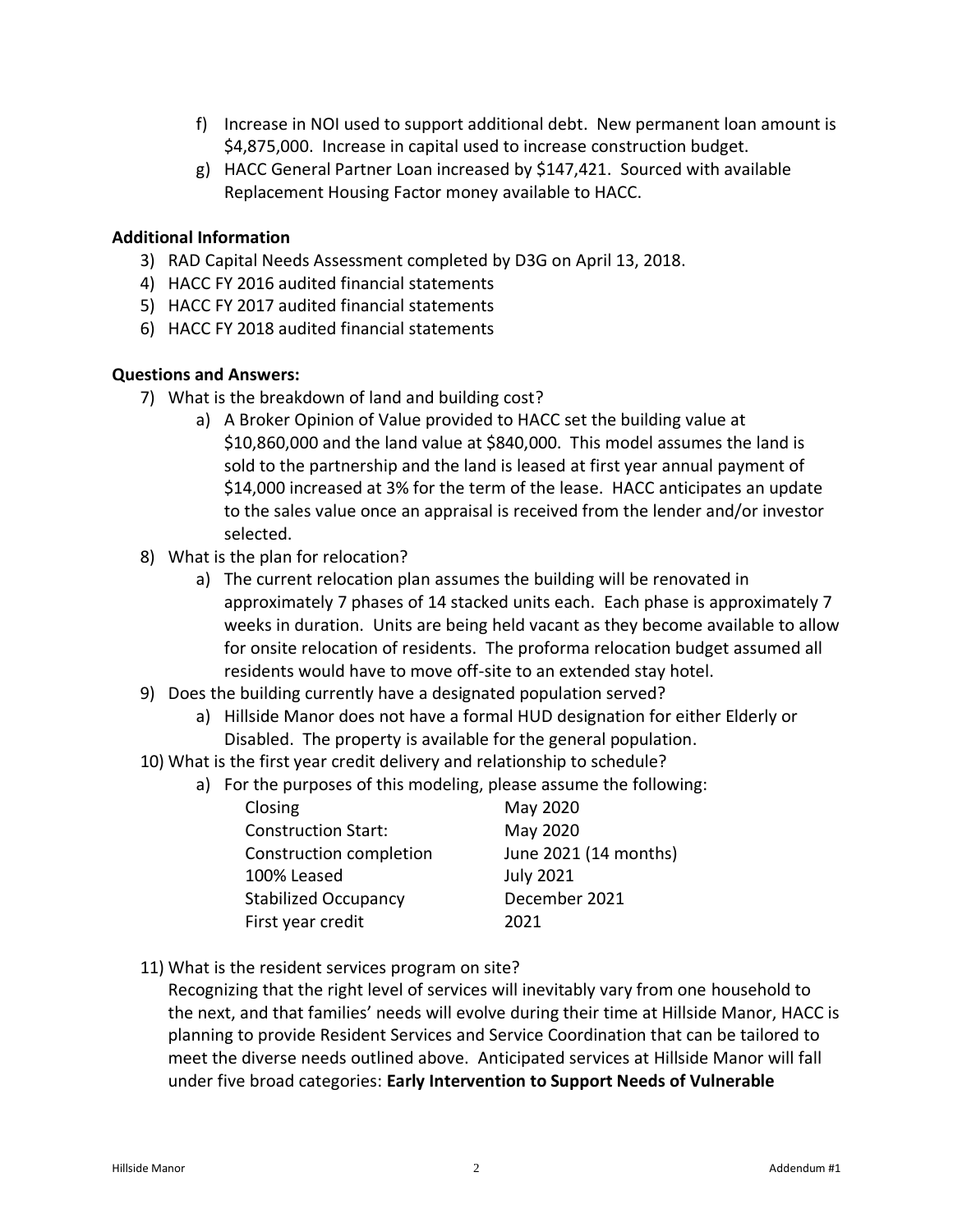# **Residents, Eviction Prevention, Economic Empowerment, Health, Wellness & Community Building** and **Information & Referral**.

- 12) What have been the historical repairs to Hillside Manor?
	- a) The building has been maintained by HACC staff. The majority of maintenance effort was to building and unit interiors at unit turns, not to full replacement of building systems. Several building systems have been recently updated, including window replacement and installation of new PTACs in residential units (2004), and Roof (2011). The scope of the proposed renovation will focus on updating major building systems, seismic safety, as well as necessary unit upgrades.
- 13) Is there flexibility to the interest rates of soft loans?
	- a) Yes. HACC has not established a minimum or maximum rate for soft loans. Loan required to be at AFR are currently reflected at 2.76%.
- 14) Will HACC be making the 186(h) election?
	- a) No. As a governmental entity HACC cannot make a 168(h) election
- 15) Please provide more detail about the construction loan assumption?
	- a) For the purpose of modeling, HACC is assuming a draw down bond. Interest calculations are reflective of the schedule above in 12a.
- 16) Please provide more details about the permanent loan assumptions.
	- a) HACC was awarded \$2,072,096 of Oregon Affordable Housing Tax credits (OAHTCs) for a loan of \$3,600,000. When blended with unsubsidized portion of the permanent loan, the effective rate is 3.15%. The loan has a 17 year amortization and 17 year term. The term of the OAHTCs is 20 years. Using this base information, please propose a debt structure.
- 17) Please provide additional details about the HACC source of funding.
- a) HACC Loan will be sourced with cash. Of the total \$2,768,226 loan, \$1,433,226 will be available during the construction period. This loan will be cashflow contingent.
- 18) What are your assumption for equity payments and for the payout timing of developer fee?
	- a) As a baseline assumption, HACC has assumed 10% LIHTC equity at closing and 90% at Stabilized Occupancy. HACC assumes 15% of the non-deferred developer fee (roughly \$220,000) paid at closing.
	- b) Please provide alternative equity pay-in structures in addition to this base line if you believe this structure would result in a higher credit price or better terms.
- 19) Will HACC agree to bringing in an unrelated partner (<20%) in order to underwrite the debt as nonrecourse?
	- a) Rather than disaffiliate with an unrelated partner, HACC, as a governmental entity, will limit its interests in partnership distributions and cash flow to less than 10% in order to treat the debt a qualified nonrecourse financing under Treasury Regulation 1.465-27.
- 20) What is the term of the HAP contracts?
	- a) Both the RAD and Local PBV contracts will have terms of 20 years with options for automatic extensions.